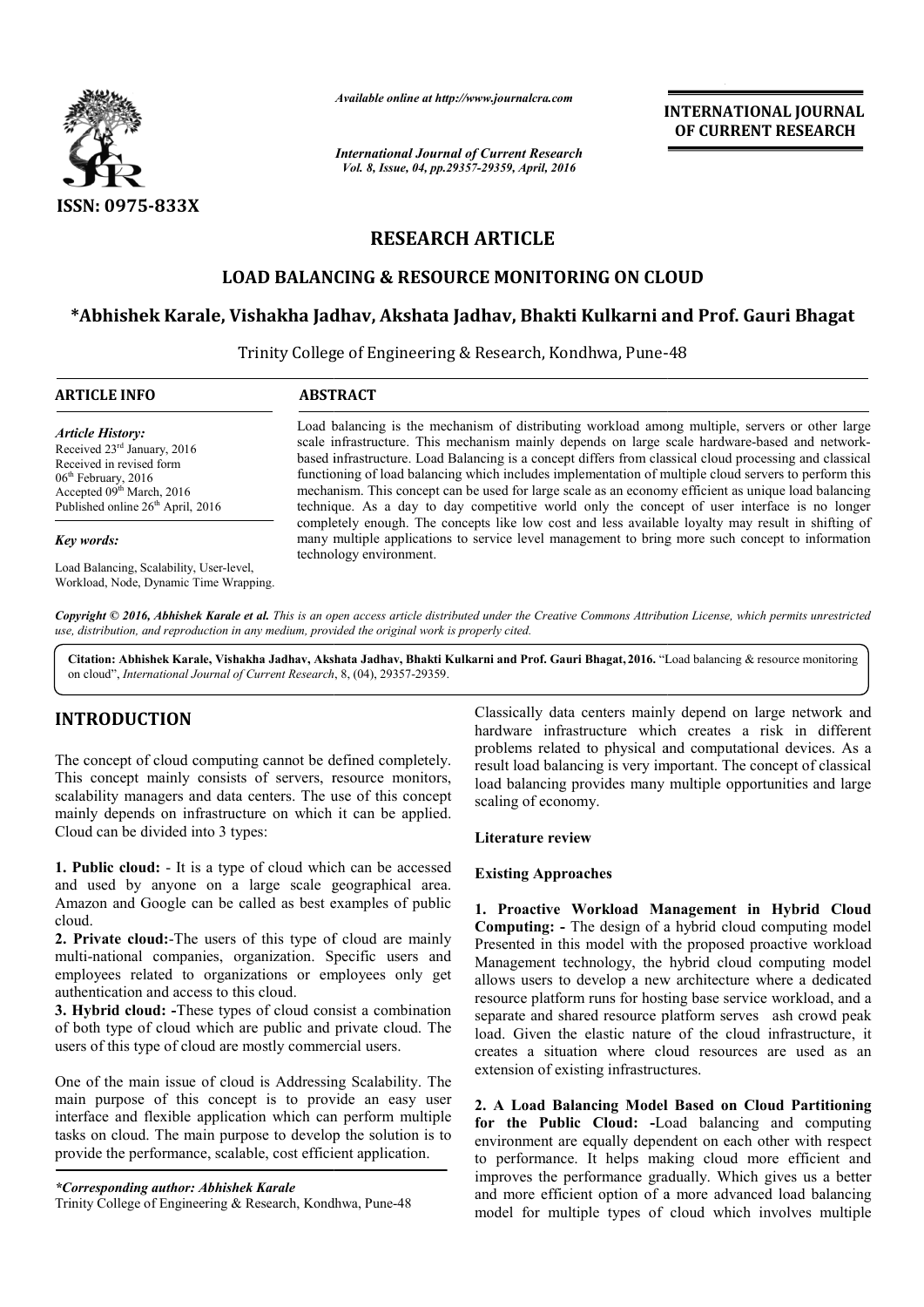strategies which act as per situation .the concepts used and the algorithms implemented in load balancing results in improving the efficiency of cloud environment

**3. Load Balancing and Resource Monitoring in Cloud: -** Load Balancing is a technique in which the workload on the resources of a node is shifts to respective resources on the other node in a network without disturbing the running task. A standard way to scale web applications is by using a hardwarebased load balancer. The load balancer assumes the IP address of the web application, so all communication with the web application

**4. Exploiting Dynamic Resource Allocation for Evident Parallel Data Processing in the Cloud: -**In recent researches ad-hoc data processing has become a more important aspect required for infrastructure as a service .most of the IT related companies use an integrated network for data processing and help multiple companies to deploy and use their programs on cloud. The main purpose of cluster in cloud is to use the homogenies aspect.

**5. Dynamic Load Balancing Mechanism based on Cloud Storage: -**Day to day more usage of more domains of extensive cloud, accessing of, multiple types of data have become highly populated due to access. As a result lot of similar type of duplicate data is found which reduces the flexibility and availability of data on cloud. Hence to enhance the performance and avoid the load on cloud the implementation of (INS) which stands for Index Name Server which gives multiple access point to the cloud nodes and optimizes the performance of cloud processing and data storage on cloud.

#### **Proposed system architecture**



**Fig. 1. Projected System Architecture**

Load balancing system checks the memory and CPU performance of the cloud node when client request to the server and it allocates the cloud node to the client request. The diagram given bellow depicts special features connection and workflow of the load balancing system. This system works efficiently having number of users that can access multiple applications running simultaneously. In this system the main key part is central system. Main application will be deployed on this central system. Whenever user request to access the cloud application analysis survey of cloud node will be performed by system machine on the basis of their performance of CPU and RAM, when user requirement are fulfilled by the node the central system will assign cloud node to user. The user is capable to use all the services provided by application as it is equally divided on cloud node. Initially the user needs

credentials for connection. For load balancing cloud node space is made free for the user to switch to another node.

### **Approaches**

### **What is resource monitoring?**

It can be defined as monitoring and keeping track of multiple node resources which are CPU, RAM, Memory and information regarding overall current running processes, additional information regarding specialized utilization of resources. The concept of cloud computing has become important and key aspect for business to manage their application and resources. This concept provides concept of remote server which work on internet instead of classical method of wired system. This concept gives you privilege of sharing application and resources by less maintenance and less utilization of hardware resources in company. Load balancing can be called as new concept which includes concept of workload balancing and providing resources to the nodes in a network without causing any interference in running task. The load balancer makes connectivity between web services and application backend, which is completely dependent on user session and load on each web node. Load balancer is responsible for transferring of packets to web servers for application processing.

## **Computational techniques**

The implementation of two main algorithms are required to implement this concept.

**1. Advanced Encryption Standard: -**This algorithm uses a key size and bit size of 200 bits. An AES is expected to supersede DES which provides a standard algorithm for encryption. This algorithms consists of two sides expanding from 32 to 48 bits. The result is combined in a round by performing XOR operation.

**2. Dynamic Time Wrapping Algorithm: -**This algorithm is a time series algorithm which was mainly developed for wrapping the alignment of two sequences among matching optimal number of sequences which are found.

## **Conclusion**

Load balancing is the process of distributing the work load among nodes of the system to improve both resource utilization and job response time while also avoiding a situation where some nodes are heavily loaded while others are idle or doing little work. Eventually, due to redundant and duplicate data, the cloud storage system becomes in exible and inecient. Load balancing is the process of roughly equalizing the work load among all nodes of the distributed system.

## **Future work**

We can use this project can be implemented on the large scale i.e. for large number of users. The help section can be inserted which can give any particular help and information regarding the facilities about the software. Time complexity can be reduced over time.